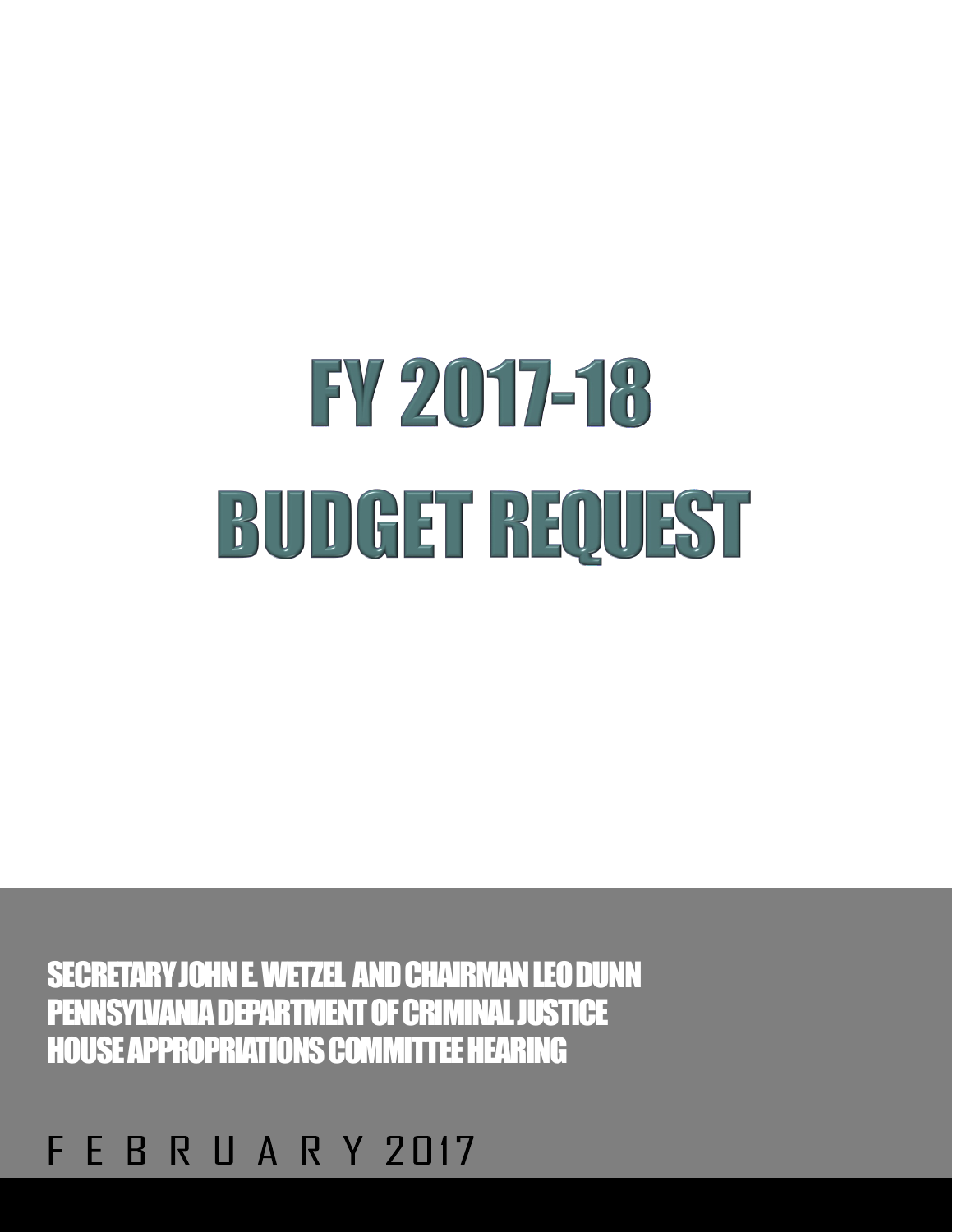#### INTRODUCTION

#### ACCOMPLISHMENTS AND GOALS

| <b>REDUCING PRISON POPULATION</b> | n  |
|-----------------------------------|----|
| <b>EDUCATION AND TRAINING</b>     | 8  |
| <b>MEDICAL CARE</b>               |    |
| <b>MENTAL HEALTH TREATMENT</b>    |    |
| DRUG AND ALCOHOL                  |    |
| THE PRISON RAPE ELIMINATION ACT   | 12 |
|                                   |    |
|                                   |    |

**3**

**14**

**6**

#### FUNDING AND COST SAVINGS

|                                                 | 14 |
|-------------------------------------------------|----|
| <b>CLOSING SCI PITTSBURGH</b>                   |    |
| <b>GO-TIME AND OTHER COST SAVINGS</b>           | 15 |
| <b>BUREAU OF COMMUNITY CORRECTIONS</b>          | 16 |
| BOARD OF PROBATION AND PAROLE FIELD SUPERVISION |    |
|                                                 | 18 |
| <b>ASSAULTS IN PRISON</b>                       | 19 |
| REDUCING THE RESTRICTIVE HOUSING POPULATION     |    |

**CONCLUSION** 

## TABLE OF CONTENTS

**20**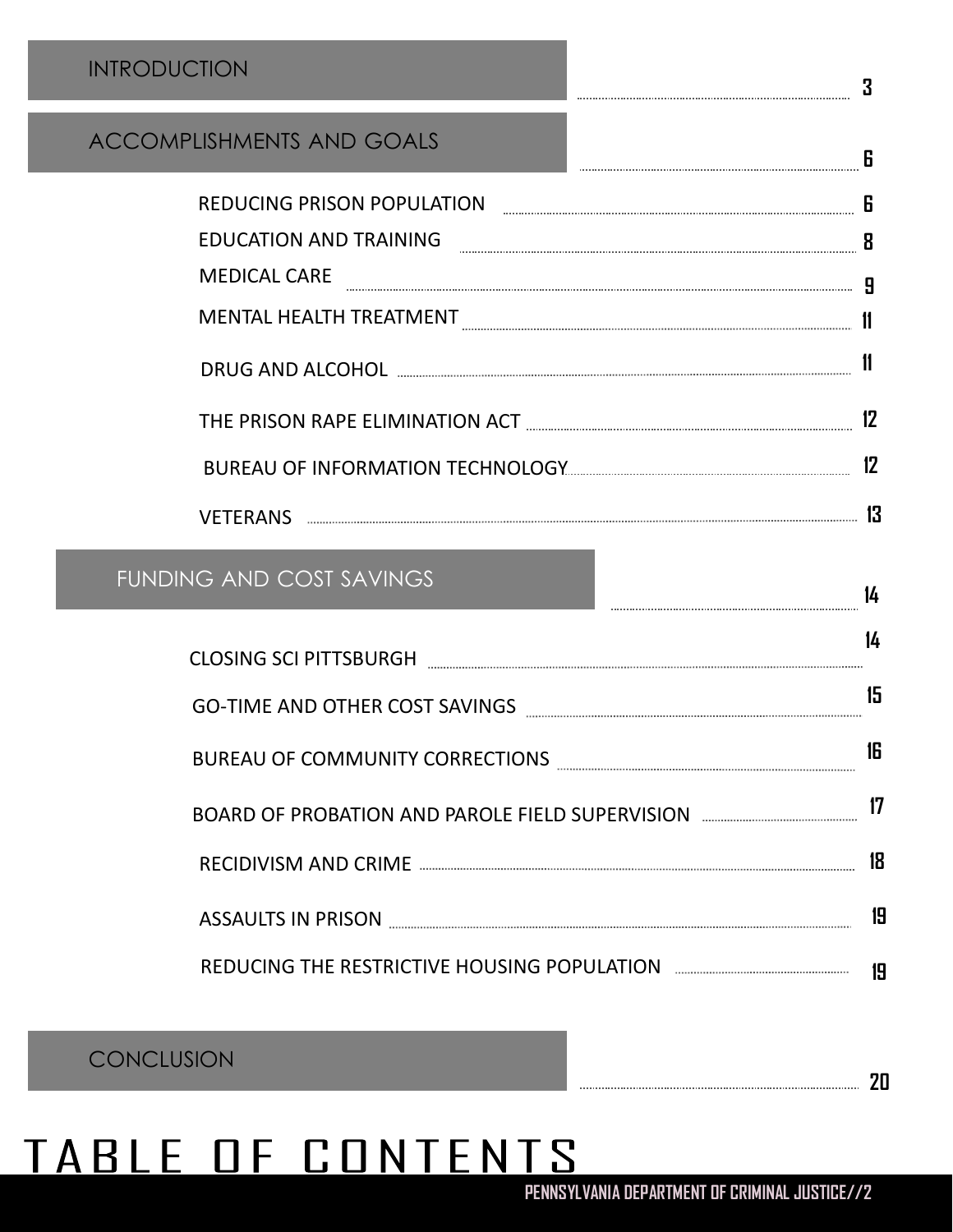

Good morning,

Governor Wolf's proposed budget for 2017-18 presumes the merger of corrections and parole into one unified agency. We have long been in support of this unification and come before you today as one team to make our budget request for 2017-18, the new Department of Criminal Justice.

This unification, and our proposed budget, does not impact the independent decision-making process of the Parole Board or the Sex Offenders Assessment Board or the important work of the Office of Victim Advocate, other than to provide each of them with more efficient and more cost effective administrative and technological support services.

Our two agencies have accomplished much, individually and together, during the past year. As we move forward, we intend to build on that relationship to improve our services and provide a continuity of care during the incarceration of these individuals and as they reintegrate back into society.

### Bottom line: we anticipate increasing public safety while better managing expenditures.

Remember that 90 percent of individuals in state correctional institutions will return home someday.

If we can help these individuals with their addiction and mental health issues, if we can help them get basic education and vocational training, if we can help them reconnect with their children and families - then maybe they can get out and live a life with purpose and integrity, find work, support their children and not return to prison.

The consequence of that is stronger families and safer communities for all of us.

#### Another consequence of that is less people in prison.

This year, for the third consecutive year, our prison population has declined once again. The number of serious assaults on staff inside our prisons has also declined, which is especially significant for the safety of our staff.

This year, we will also reduce the number of prisons in Pennsylvania. The State Correctional Institution at Pittsburgh will be closed by July 1, as we absorb inmates and staff into other facilities without jeopardizing public safety and saving the Commonwealth an estimated \$81 million.

Not only have we stayed within our budget during this past year, we continue to find ways to save more money and still expand services. This year's budget contains nearly \$170 million in saving initiatives within our department. We have been good stewards of the taxpayers' money as we manage our facilities and day-to-day operations.

We have done all this while working tirelessly in our mission to care for those entrusted into our custody. Through successful educational programs and expanded vocational training, we strive to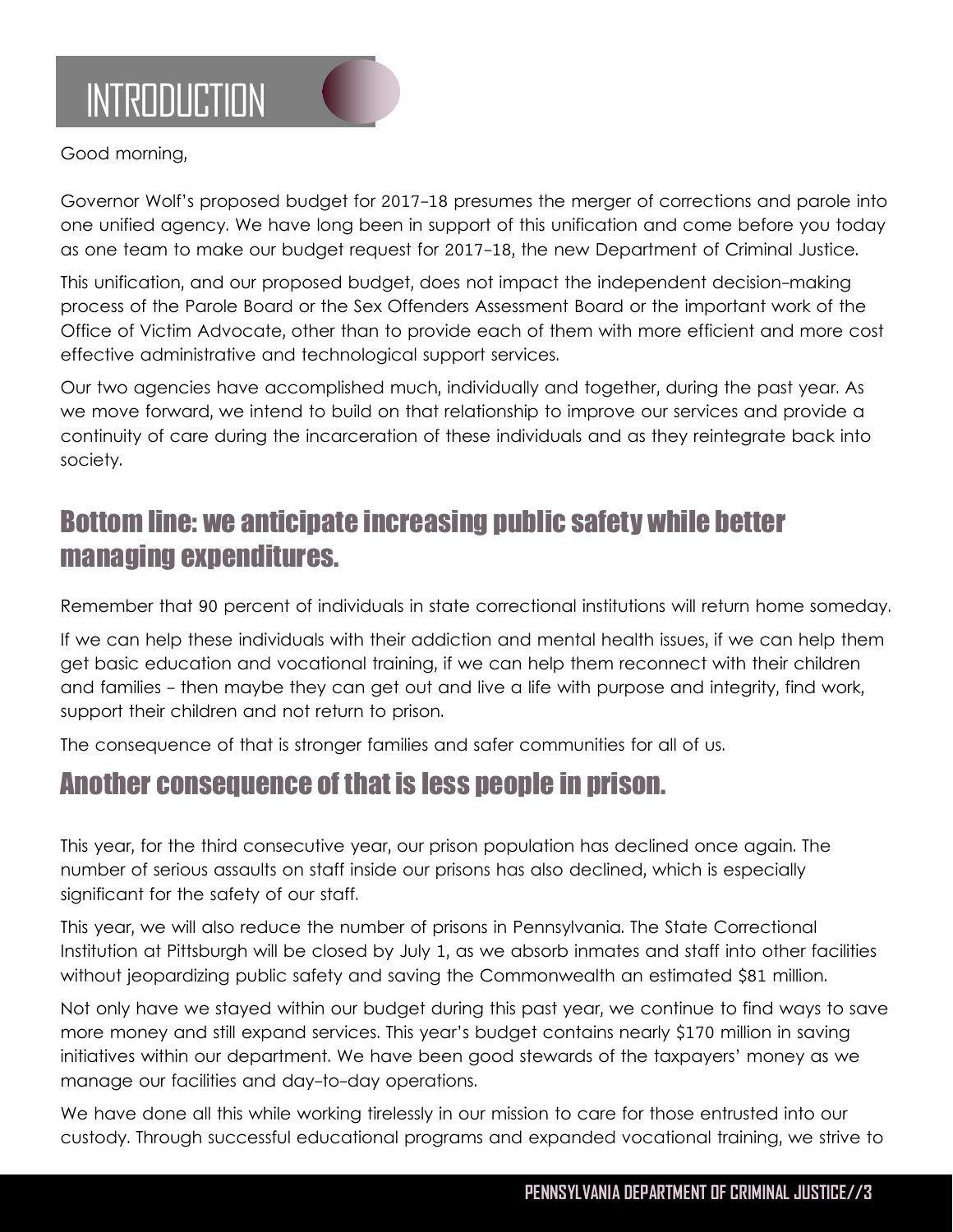make these individuals better and more productive citizens when they return home.

We have continued to improve our treatment and services for individuals with mental health issues, those who have served in our military and those struggling with drug and alcohol addiction.

We have made great strides to rein in overtime costs. This year, we are at the lowest level of correctional officer vacancies since 2009. By having a full complement of trained officers, we anticipate the need for overtime will be reduced.

One of the most significant factors regarding increasing costs is the pension obligation. From 2006 through this year our pension obligation has increased over 800%.

This budget request for the new Department of Criminal Justice is \$31.5 million less, or a decrease of 1.33 percent, from the current fiscal year's budget for both agencies.

While this budget includes more than \$6 million of additional personnel funding to consolidate the Pennsylvania Board of Probation and Parole (PBPP) administrative offices and staff into the general operating fund of the new Department of Criminal Justice, the total personnel funding is a decrease of almost \$38 million or 2.7 percent less in personnel costs from the current year.



We are presenting a realistic, cost-effective budget based on mandatory personnel increases and modest operational cost increases, which is extremely difficult when operating an aging correctional system consisting of 25 facilities, a boot camp, community correction centers and a training academy.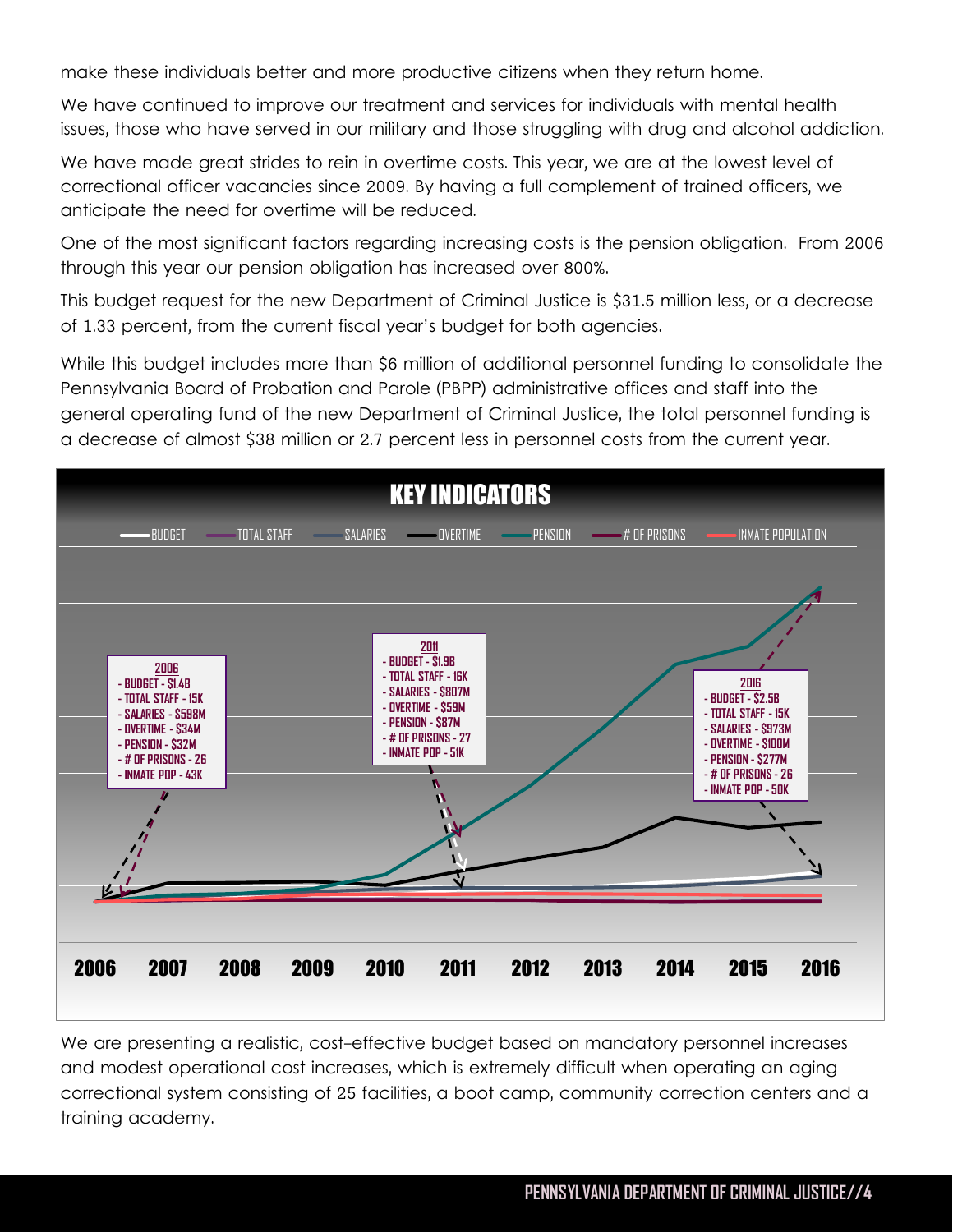The DOC is analyzing its operations for major efficiencies which have produced positive costsaving results in the past. We will continue to develop efficiencies to free up funds to deal with key issues and necessary cost increases. We will review operations carefully and implement cost savings where achievable in a safe and secure manner.

But there has to be an absolute limit to our cost-cutting efforts.

We must maintain the proper staffing levels within our facilities to ensure the safety of our employees, inmates and the general public at large.

We cannot cut services to those inmates in need of medical and mental health care.

We cannot cut education and training for those individuals who will be leaving our prisons, unless we plan for them to fail upon release and subsequently return to our custody.

The tragic death of a corrections officer and hostage situation involving several staff members inside the Delaware state correctional facility recently should serve as a reminder to everyone the potential dangers our employees face every day.

These are not threats, this is our reality.

We have made tremendous strides in recent years, and with the support of our state leaders, we can continue to achieve even greater success for the people of Pennsylvania.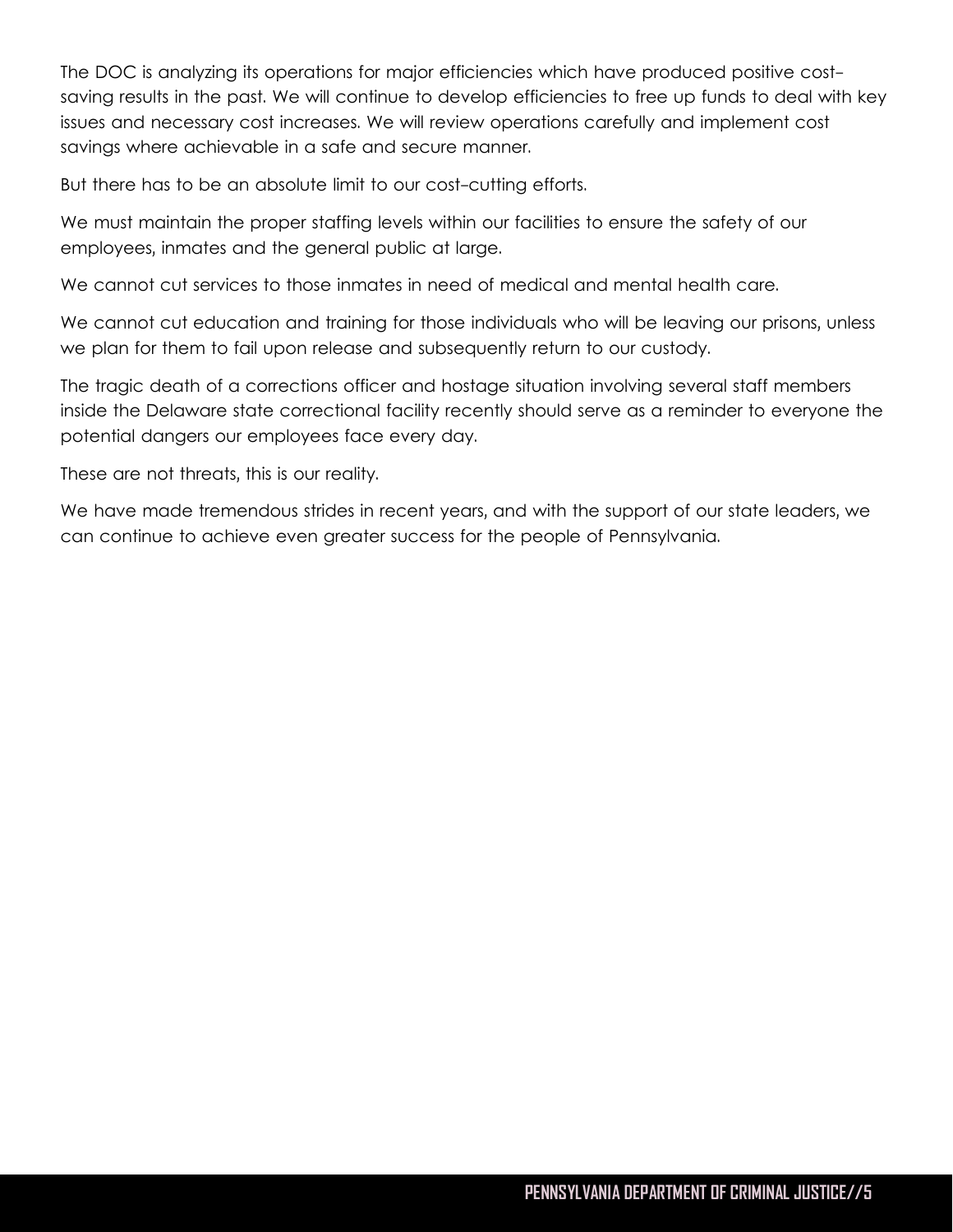## ACCOMPLISHMENTS AND GOALS

In 2016, we built on our many successes and expanded our goals to reach new areas of improvement.

The most effective means to achieve large cost savings is to reduce the inmate population, which we have done. Our current population is 49,301, the lowest it has been since 2009.



With fewer people coming into the system and a continued level of timely parole releases, our population is still declining and we continue to move in the right direction.

Between 2005 and 2009 our population was growing so rapidly, an estimated 26 percent, that state prison inmates had to be housed in counties and two other states. In 2010, our prison population was projected to grow to approximately 63,000 inmates by 2016.

We reversed this trend through a combination of internal efficiencies and timely parole actions and by 2012, the number of inmates was reduced by 454 individuals. This represented the largest one-year inmate population drop for the department in more than 40 years, and only the third year during the past 40 years that the department actually decreased rather than increased its inmate population in a given year.

The significant turning point was passage of the Justice Reinvestment Initiative (JRI) in 2012. The primary intent of the legislation was to reduce the Department of Corrections' future inmate population. Since June 2012, the Department of Corrections' inmate population has declined 2,456 in the four and a half years since the passage of JRI.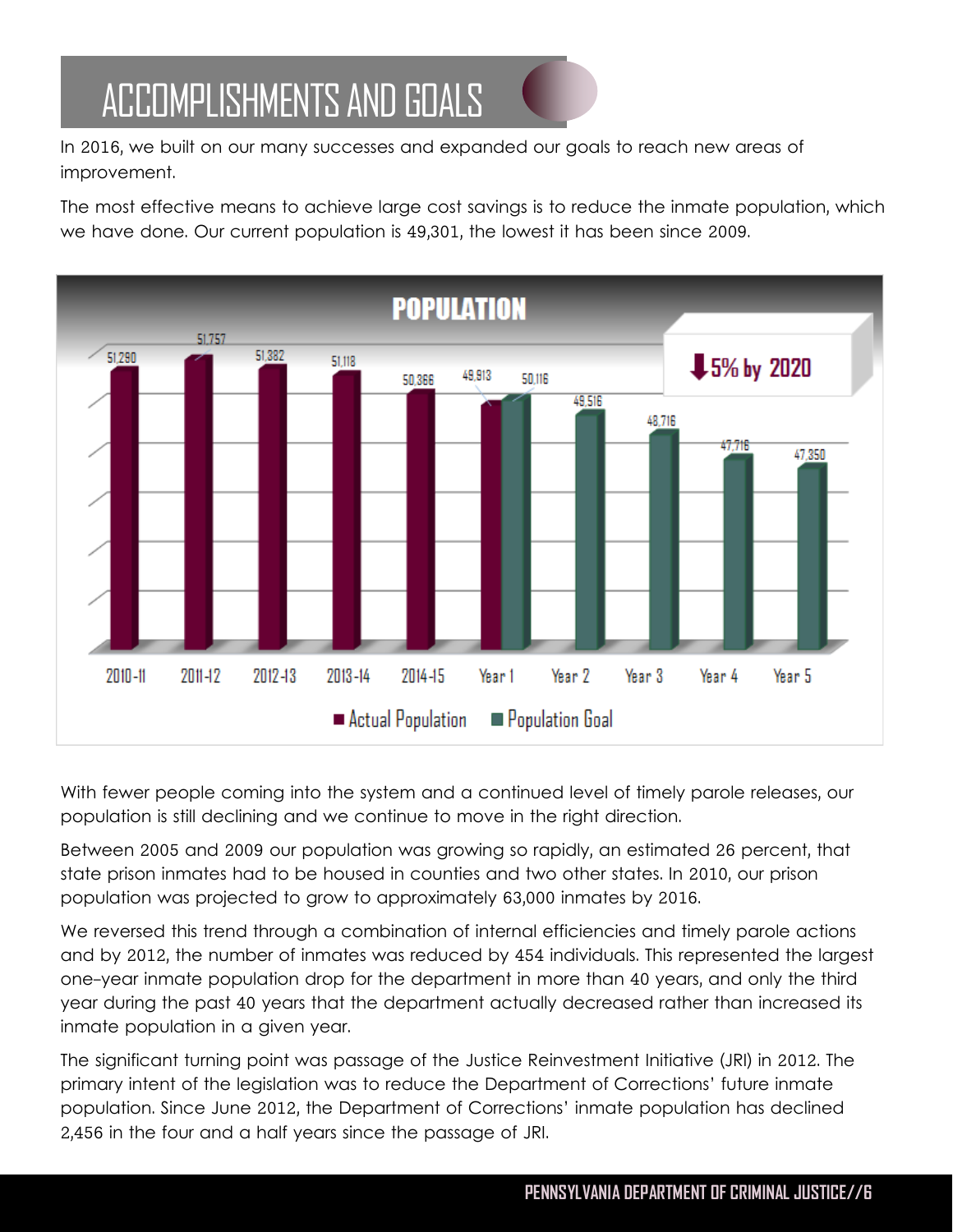

Since 2012, there are two primary explanations for the continued inmate population reduction. The first explanation, accounting for roughly half of the reduction, is a result of the JRI effort, which primarily focused on safe alternatives to managing technical parole violators who have not committed new crimes. The second explanation, roughly accounting for the other half of the reduction, is a large decrease in new commitments being received by the courts.

It is difficult to say exactly why court commitments have declined, but we have a few clues from the data. The primary reason for this decline in court commitments is likely a result of the invalidation of certain mandatory minimum sentences in Pennsylvania, including mandatory minimum sentences for drug crimes. This was a result of the U.S. Supreme Court decision in 2013, and a Pennsylvania Supreme Court decision in 2015. Court commitments may also be in decline as a result of smarter approaches to divert low level, non-violent offenders from state prison, and as a result of a continued crime decline in Pennsylvania based on the most recent numbers available.

The declining population has been a testament to the DOC and PBPP's efforts to bolster reentry efforts, through education and programming, as well as alternative sentencing by the courts and efforts by the parole field agents to redirect technical parole violators into programs and community corrections centers, rather than returning them to state prison.

Current projections indicate that the department will see an additional reduction of more than approximately 1,000 inmates during the next four years. This is a conservative projection that frankly may already be outdated with most recent months' trends, due to the fact that the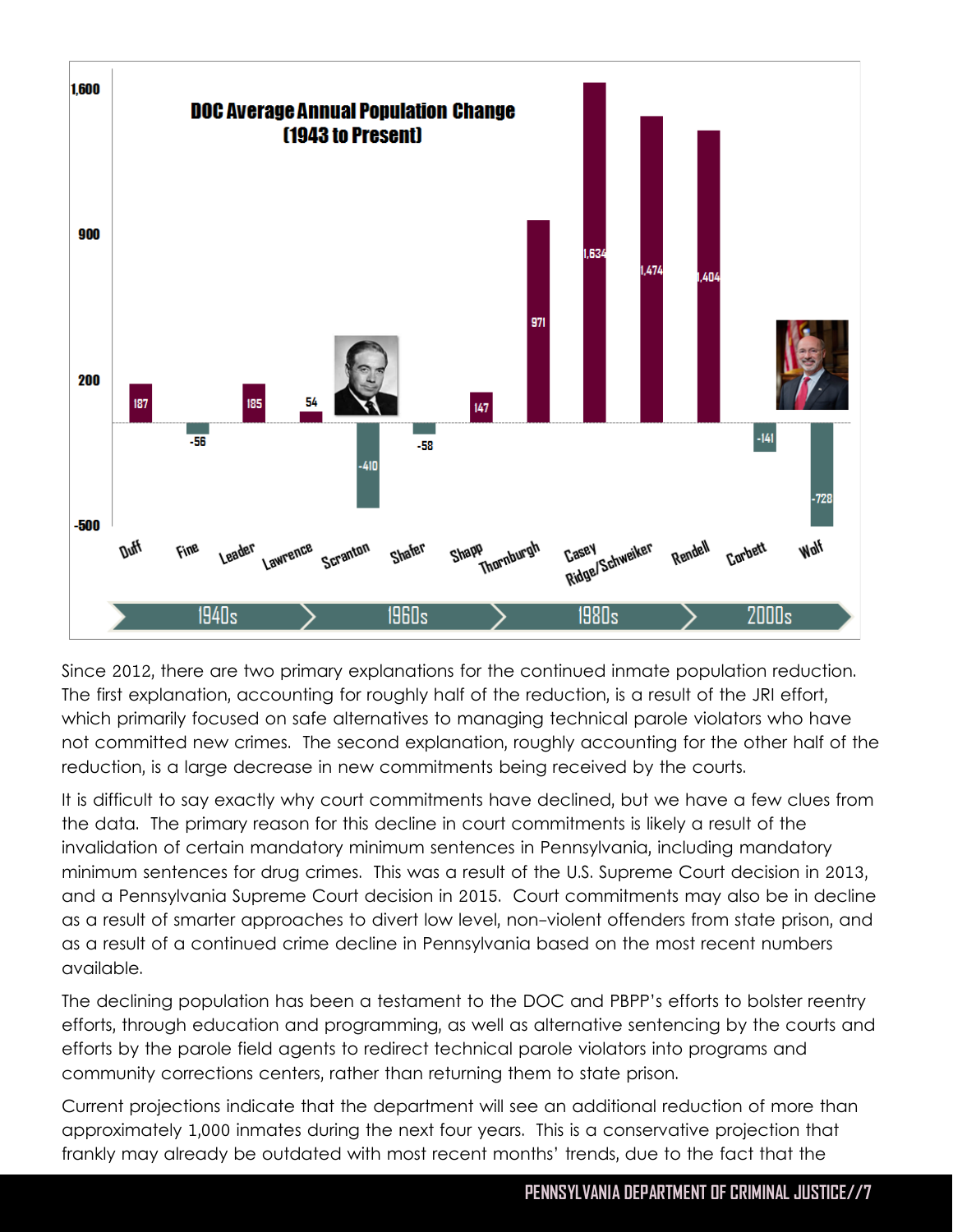department's population is already tracking more than 600 inmates below that projection already. As one of our three key performance metrics, we set as a goal to reduce our inmate population by 600 inmates in FY 2016-17. Just over halfway through this fiscal year, we have already seen a reduction that exceeds that goal.

The Commonwealth is currently considering another round of the JRI strategy, a move that could lead to further reductions in the prison population, and additional improvements to the criminal justice system which will increase public safety and further cost savings. Projections are that if the key recommendations of the new round of JRI were to be enacted, the department may see an additional reduction of another 1,000 inmates over the next five years, at a cost-savings to the Commonwealth of approximately \$108 million.

Ine cost to incarcerate a person for one year in state prison is about \$42,848 compared to \$3,500<br>the cost to supervise an individual on parole. Through appropriate parole supervision, rather than The cost to incarcerate a person for one year in state prison is about \$42,848 compared to \$3,500 – incarceration, we continue to save taxpayers' money while ensuring public safety.

#### **EDUCATION AND TRAINING**

One of our best weapons against recidivism is helping individuals become more productive, independent citizens when they return home someday.

It is essential that these individuals have the tools to succeed when they are released and chief among them is a high school degree. Sadly, less than half of our population has a high school degree upon commitment.

For the fourth consecutive year, inmates in the Pennsylvania state prison system scored higher than the national average of inmates passing high school equivalency tests. In 2016, 82 percent of the state prison inmates passed the GED, compared with the national inmate passing rate of 79 percent. Last year, 370 inmates earned their GED and a total of 8,681 inmates were involved in academic programs.

Since 2014, when the GED test became computerized, the DOC has been making extensive changes to accommodate the new system by updated servers, computers, and the lab setting. At the same time the content was changed so that the subject areas better conformed with what was being offered to high school students, focusing on math, science, social studies and reading/ language.

Now, all corrections school principals and counselors are certified examiners for these sites, and all testing is done on-site in each prison's education department.

The total cost for the department is \$4.19 million, which includes supplies, upgrades to software for GED, as well as increase equipment for the various vocational training programs offered to inmates.

Several colleges and universities have voluntarily offered courses to inmates interested in pursuing higher education. The DOC continues to find ways to reduce barriers to such opportunities in a prison setting.

This past year, through the U.S. Department of Education's Second Chance Pell Pilot Program, six state prisons will work with four Pennsylvania institutions of higher learning in a national pilot to allow inmates additional access to post-secondary education. The pilot's goal is to examine how access to educational opportunities, as well as how academic and recidivism outcomes are impacted.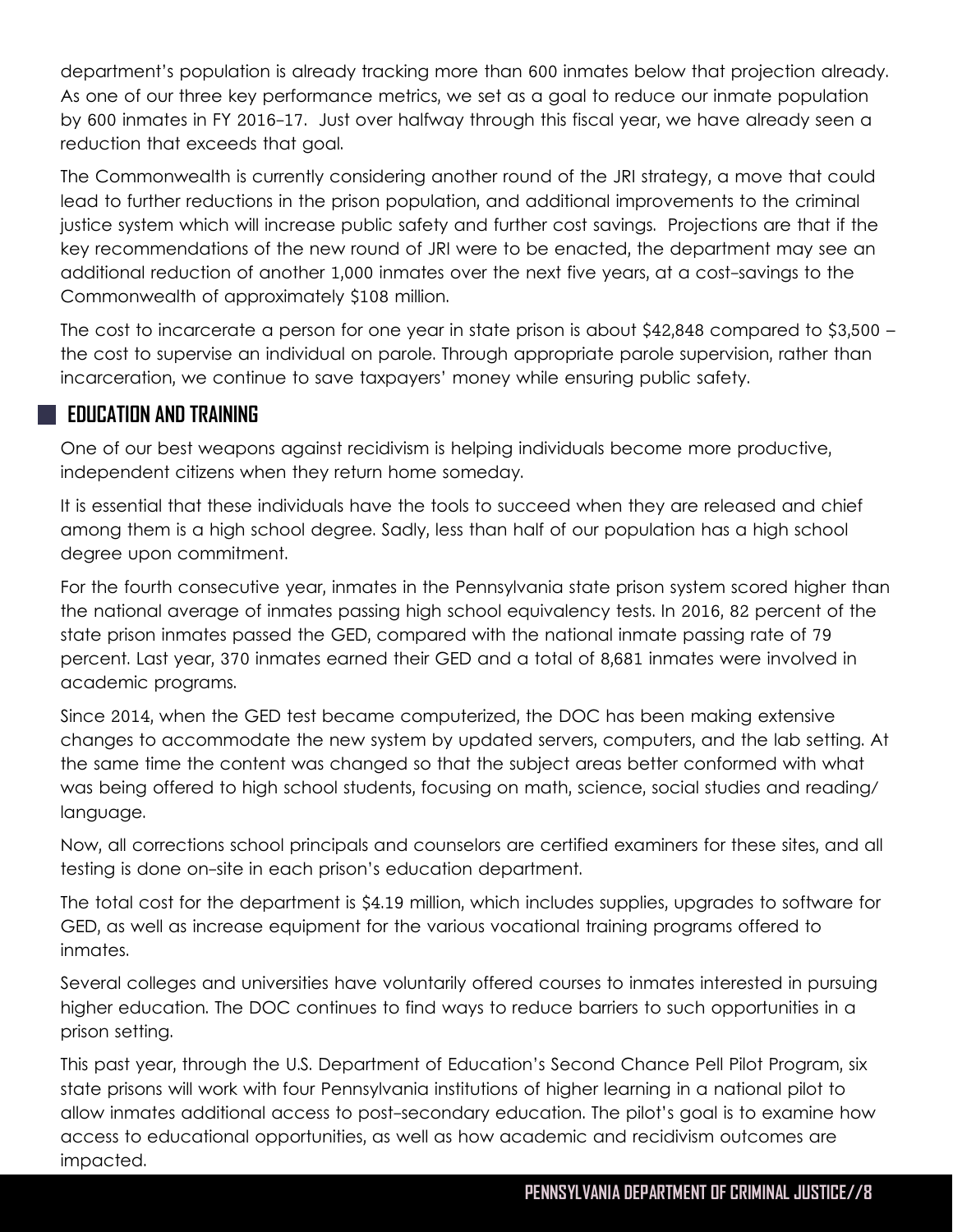The second key component to success is vocational training. More than 80 percent of the prison population reports they have no skills or are unskilled.

Currently, the DOC offers 25 vocational programs that will afford inmates greater prospects for employment and successful reentry into society. Last year, 3,362 inmates participated in the vocational programs in prison.

Among these is the optical certification program at SCI Cambridge Springs, which is the only program of its kind in Pennsylvania to offer certification to graduates, as well as making prescription eyeglasses for the DOC.

Commissary operations were centralized at one facility, SCI Mahanoy, teaching inmates warehouse skills, including forklift operation certification.

warehoese share, and camp renain operation commodition. trades, such as carpentry, electronics, landscaping and plumbing.

#### **MEDICAL CARE**

The DOC is responsible for the care as well as the custody of inmates. The cost of providing medical care continues to rise because of a number of factors, including increases within the medical industry and an aging inmate population.

The DOC resumed treatment of Hepatitis C in January 2016, an expensive treatment program that will increase pharmaceutical costs by about \$14 million next year. That number is based on the 170 inmates currently receiving this treatment, but that number may increase significantly in the future. The total estimated pharmacy cost for the DOC is \$39 million.

Another cost driver in providing inmate health care are the contracts with medical service vendors for all health care services except pharmacy, mental health and hemophiliac medications. The estimated cost for those contracts in 2017-18 is \$64 million.

To help reduce costs and increase medical care, the DOC partnered with Temple University Hospital to provide prescription medication at discounted prices as well as offering post-release medical care for hundreds of individuals, especially those receiving HIV treatment, when they return to the community.

Under the federal program, drug manufacturers are required to provide outpatient drugs to eligible health care organizations at significantly-reduced prices.

Currently, more than 600 inmates are being served and the program is expected to save the DOC\$3.9 million annually, and more than \$16.8 million over four years.

With 40 percent of reentrants returning to the Philadelphia region, this local program also ensures that they have an established patient status with a practitioner in the area and can receive continuity of care upon reintegration into the community.

More than 20 percent of our prison population is over the age of 50, a number that has almost doubled in the past 10 years. Because inmates age at a rate of five-to-10 years faster than their chronological age, this is considered a senior age group, according to national standards.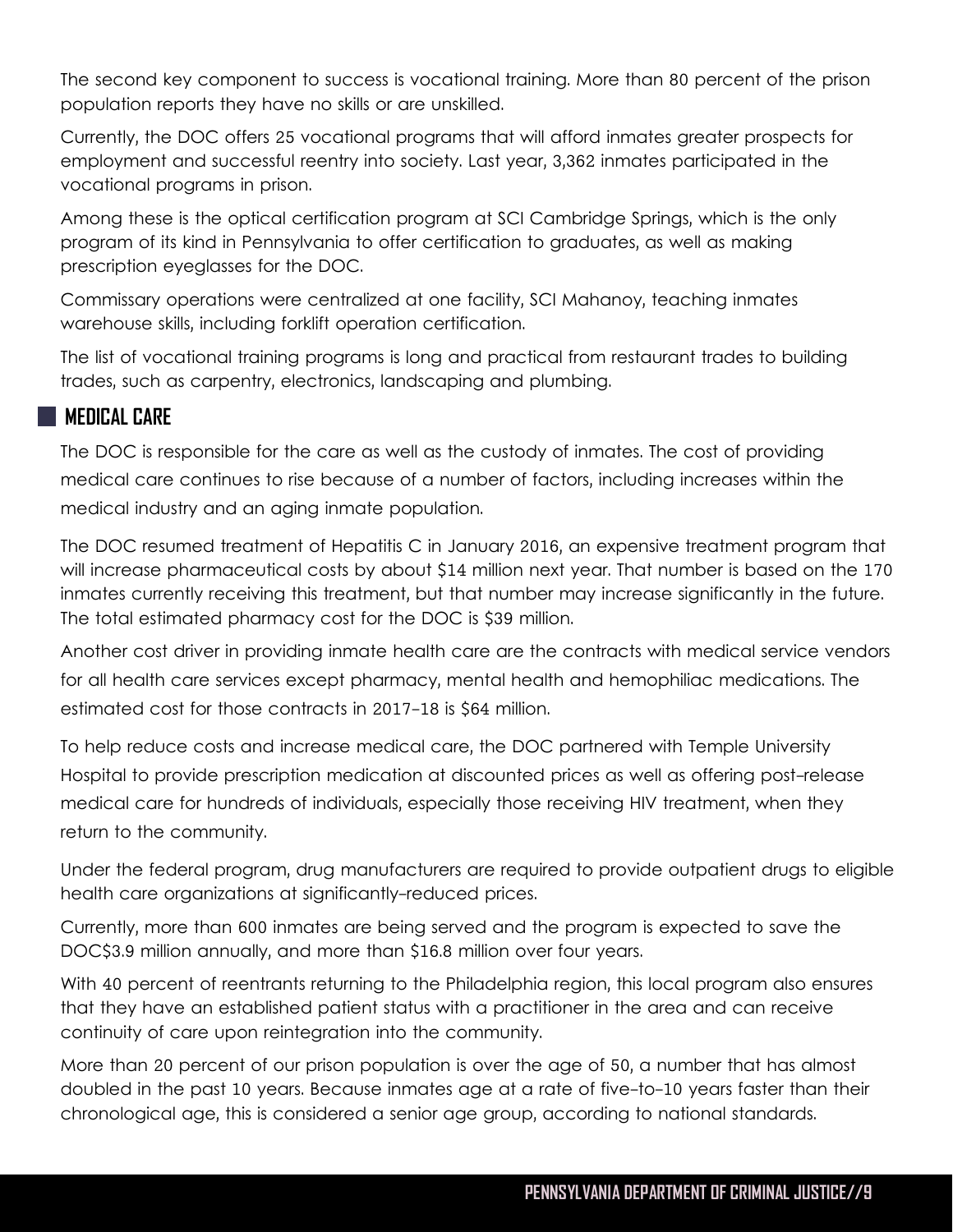As of January 1, 2017, the DOC counted 10,442 inmates over the age of 50. That number has steadily increased since 1995. Eighty-five percent of those inmates are on medication that costs the department \$3.25 million per month.

It is essential that these individuals have the tools to succeed when they are released and chief among them is a high school degree. Sadly, less than half of our inmate population has a high school degree upon commitment.

For the fourth consecutive year, inmates in the Pennsylvania state prison system scored higher than the national average on high school equivalency tests. To date this year, 82 percent of the state prison inmates passed the GED, compared with the national overall rate of 76 percent.

Last year, there were 370 infinities who earlied their GED, and a fold of 6,661 infinities involved in academic programs. Since 2014, when the GED test became computerized, the Department of Last year, there were 370 inmates who earned their GED, and a total of 8,681 inmates involved in Corrections has been making extensive changes to accommodate the new system by updated servers, computers, and the lab setting.

At the same time, the content was changed the subject areas to better conform with what was being offered to high school students, focusing on math, science, social studies and reading/ language.

Now, all corrections school principals and counselors are certified examiners for these sites, and all testing is done on-site in each prison's education department. The total cost for the department is \$4.19 million, which includes supplies, upgrades to software for GED, as well as increase equipment for the various vocational training programs offered to inmates.

Several colleges and universities have voluntarily offered courses to inmates interested in pursuing higher education.

The Department of Corrections continues to find ways to reduce barriers to such opportunities in a prison setting.

This past year, through the U.S. Department of Education's Second Chance Pell Pilot Program, six state prisons will work with four Pennsylvania institutions of higher learning in a national pilot to allow inmates additional access to post-secondary education. The pilot's goal is to examine how access to educational opportunities, as well as how academic, life and recidivism outcomes are impacted. they have no skills or are unskilled.

Currently, the Department of Corrections offers 25 vocational programs that will afford inmates greater prospects for employment and successful reentry into society. Last year, 3,362 inmates participated in the vocational programs in

The second key component to success is vocational training. More than 80 percent of the prison population reports prison.

Among these is the optical certification program at SCI Cambridge Springs, which is the only program of its kind in Pennsylvania to offer certification to graduates, as well as making prescription eyeglasses for the Department of Corrections.

Commissary operations were centralized at one facility, SCI Mahanoy, teaching inmates warehouse skills, including forklift operation certification.

The list of vocational training programs is long and practical from restaurant trades to building trades,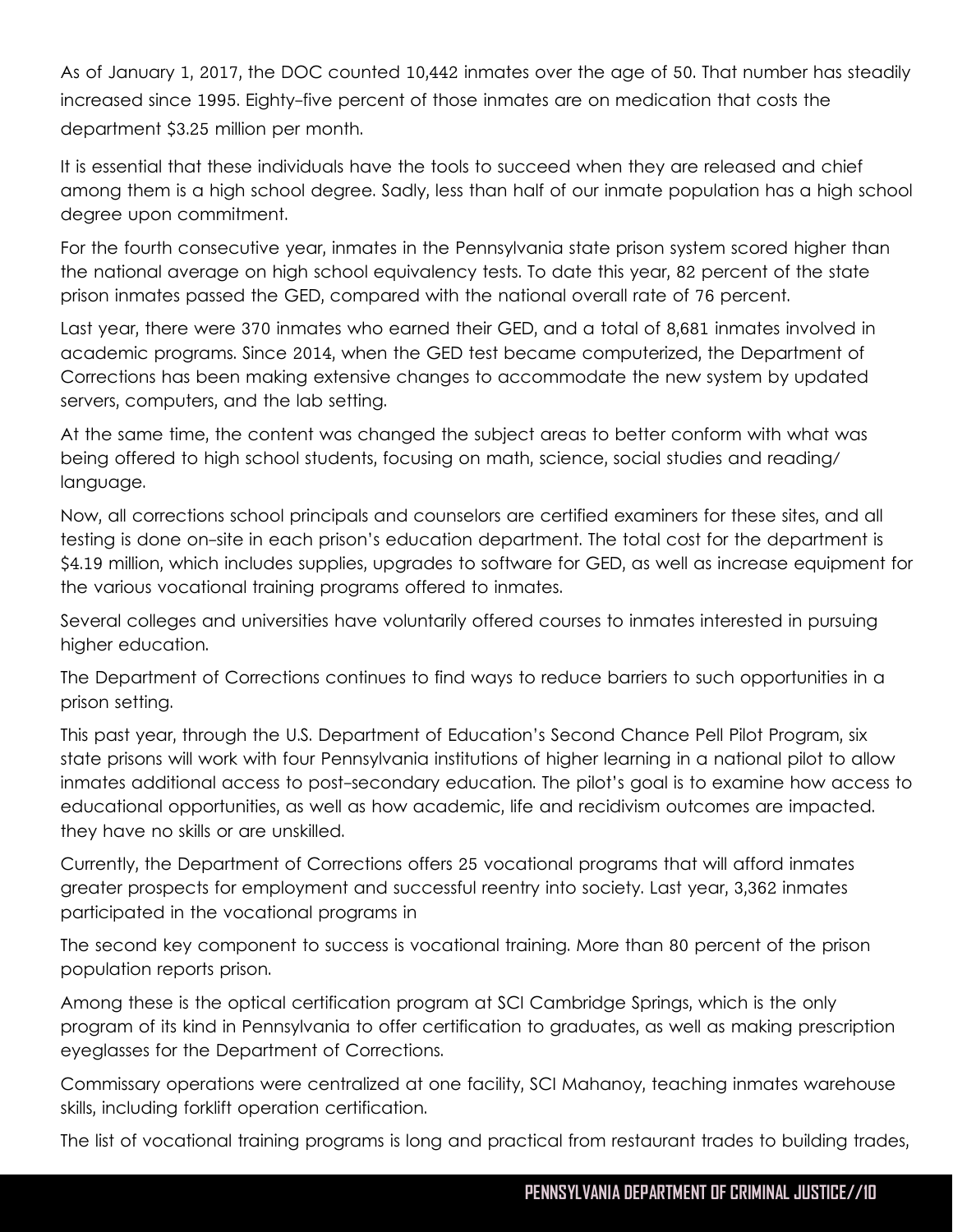such as carpentry, electronics, landscaping and plumbing.

Additionally, we have three special long term care units, combining both skilled and personal care, we have 399 male inmates at SCI Laurel Highlands and Waymart, plus nine female inmates at SCI Muncy.

As one of the DOC cost savings and efficiency efforts, we have saved more than \$500,000 a year in transportation costs by temporarily relocating inmates receiving radiation treatment to a single facility at SCI Somerset.

#### **MENTAL HEALTH TREATMENT**

One fourth of our male prison population struggles with a mental health disorder and eight percent have been diagnosed as seriously mentally ill. Among the female prison population, nearly 70 percent struggles with a mental health disorder.

As a result, we must continue to maintain and increase the number of mental healthcare staff required to meet the level of care and services needed to treat this population, both in handling and helping this group of individuals.

The DOC continues to collaborate with two major reviews of the mental healthcare system conducted by the U.S. Department of Justice and the Disability Rights Network of Pennsylvania.

After these reviews, the DOC ensured that inmates with serious mental illness and/or intellectual disabilities would no longer be subjected to solitary confinement and instead receive specialized treatment.

To achieve that goal, we increased the number of diversionary housing units inside our facilities that allow for specialized out-of-cell programs and activities for inmates with mental health disorders.

Corrections staff members have received Crisis Intervention Team Training to help in their handling of mentally ill individuals, educating them on potential behaviors and skills to de-escalate crisis situations.

Parole field supervision staff have also received training in mental health first aid to recognize understand and respond to the symptoms of mental health disorders.

By intensifying the training of our staff and increasing the number of specially-trained psychological professionals inside our facilities, we are helping to create a safer environment for all those who live and work inside our prisons.

The current provider for mental health services estimates the 2017-18 contract will increase to \$26 million.

#### **DRUG AND ALCOHOL**

Nearly seventy percent of our population is dealing with a dependency on drugs or alcohol. As drug addiction is a factor related to criminality, the department provides treatment in this area at levels clinically appropriate.

Alcohol and Other Drug (AOD) treatment programs are provided in all correctional institutions and the capacity within these programs has expanded significantly over time. Funding for programs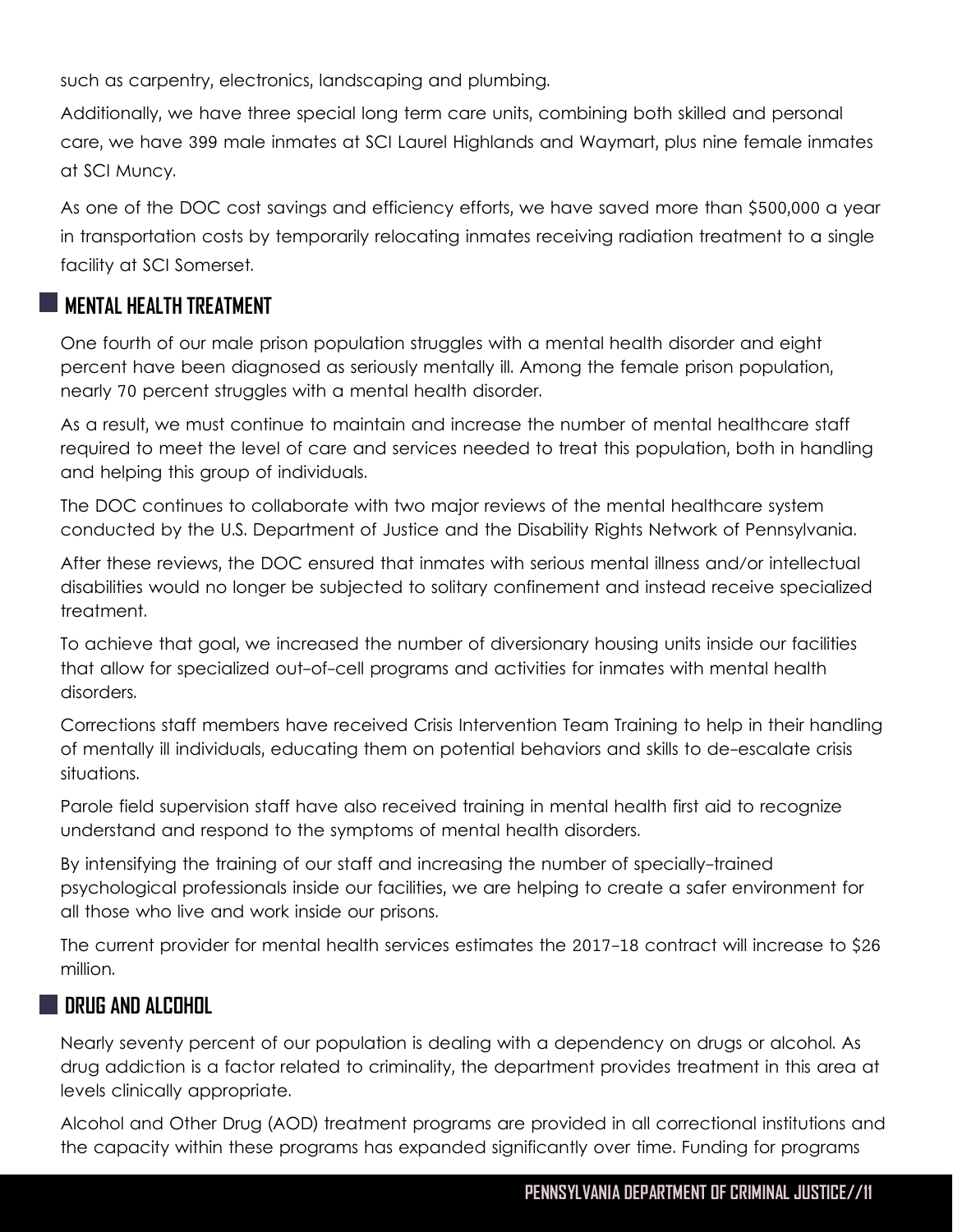has likewise increased and inmate participation in these programs has doubled.

One of our major treatment methods is the therapeutic community living units, where intensive drug and alcohol programming is provided.

We have expanded our Medication Assisted Treatment program with a goal to help those with drug addictions curb their physical cravings through medication, while counselors work on the psychological and emotional factors.

Our goal is to help these individuals have one less barrier as they return to society. Without substance use disorder (SUD), hopefully these individuals will not resort to crime, resulting in safer communities.

We have awarded \$1.5 million to human service agencies serving 11 counties to provide Medication Assisted Treatment (Vivitrol) to inmates for substance use disorder, which will help more than 150 people fight opioid use disorder and return home as healthier and more productive citizens.

Parole agents supervise reentrants with heroin and other SUDs and, at times, may encounter an emergency. As such, all parole offices have been supplied with Naloxone, the live-saving opioid overdose reversal antidote. Agents also educate family members about this important lifesaving resource that is available in the community.

#### **THE PRISON RAPE ELIMINATION ACT (PREA)**

The Prison Rape Elimination Act, established by the U.S. Department of Justice and signed into law in 2003, is designed to prevent, detect and respond to prison rape. The federal regulations also set minimum standards to prevent, detect and respond to sexual abuse and sexual harassment in a confinement setting.

Governor Wolf made a commitment to the Department of Justice that Pennsylvania would achieve full compliance with the national standards for confinement facilities.

The DOC has fully implemented PREA regulations and standards within every facility. However, this has added a large volume of work for treatment staff and institutions' security offices, as well as a central compliance office that must monitor, investigate and evaluate inmate claims.

#### **BUREAU OF INFORMATION TECHNOLOGY**

The DOC and the PBPP have combined information technology services, but it is still a fraction of other agencies of similar size.

Together, our two agencies account for almost 20 percent of the state's computer usage.

During the past year, the Bureau of Information Technology continued the ongoing process of bringing a severely outdated infrastructure up to date, as well as streamlining storage practices and improving databases, while concentrating on security and reusability of services.

The major project is the implementation of the Corrections and Parole Total Offender Repository (CAPTOR). When completed, this system will totally manage an individual from the time he is arrested through his parole. It will leverage the business process, standardize data and improve workflow capabilities between the two agencies.

Other initiatives include planning and developing a disaster recovery plan, video archiving and surveillance, enhancing the public inmate locator site, improving technologies at the training academy and modernizing the education infrastructure.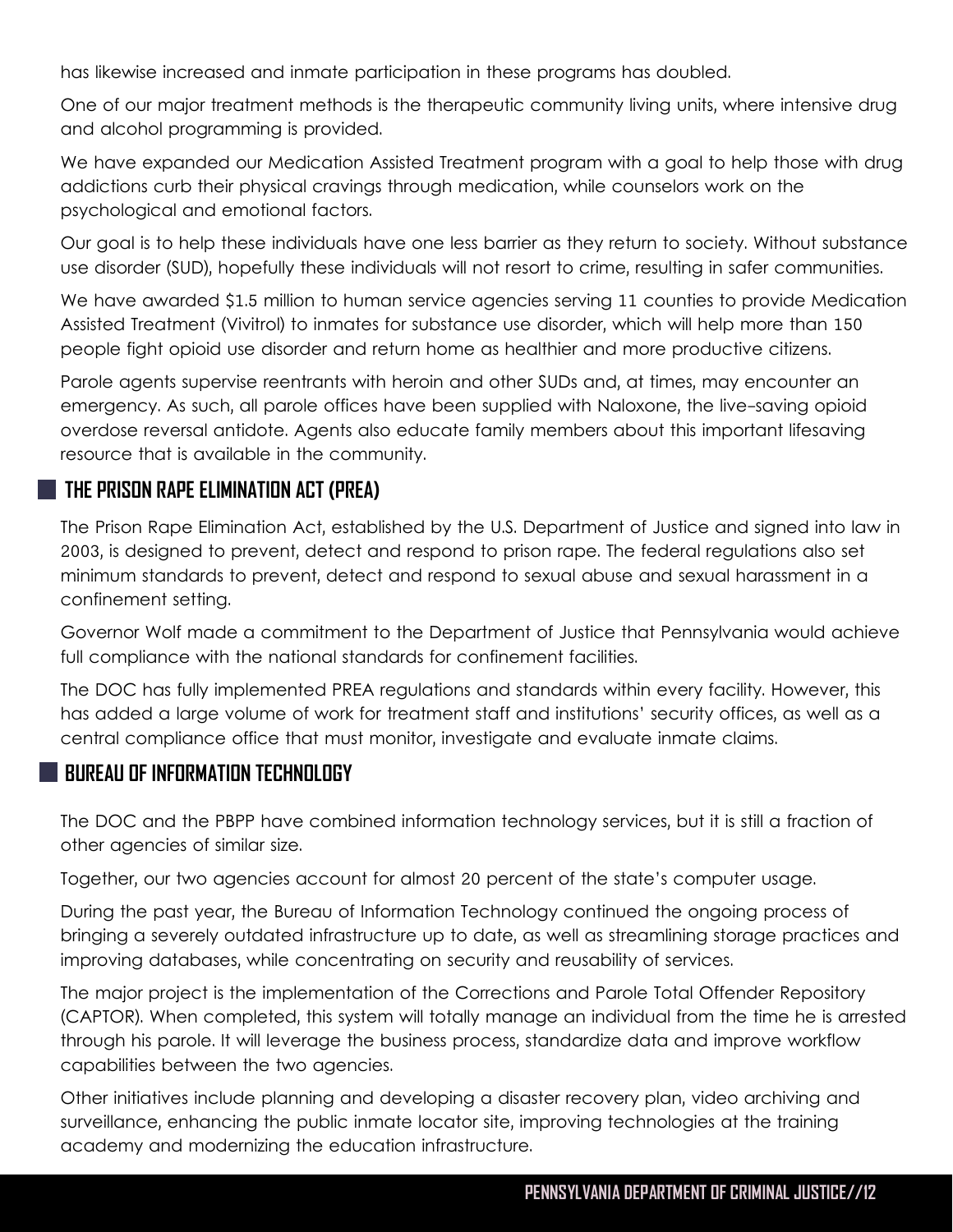The Bureau of Information Technology budget request is \$27.1 million, but also includes necessary upgrades to the data center, the time keeper and scheduling system, as well as the biometric system, which allows staff to monitor who is inside the prison.

#### **VETERANS**

This year, the DOC established a statewide veterans' coordinator to track the more than 3,200 inmates who have served in the U.S. Military.

Several of our facilities have specialized veterans' units to offer these individuals the services and counseling they may need while in our custody, as well as peer support, but also to ensure they receive the benefits they have earned.

about medical, psychological and social server and social server and social server and social server and social server and social server and social server and social server and social server and social server and social se In addition, the veteran coordinators in our facilities and trained parole agents provide information about medical, psychological and social services, including housing and employment opportunities for the veterans upon release.

The goal is to provide assistance and guidance, but also to facilitate reentry achievement and mitigate recidivism.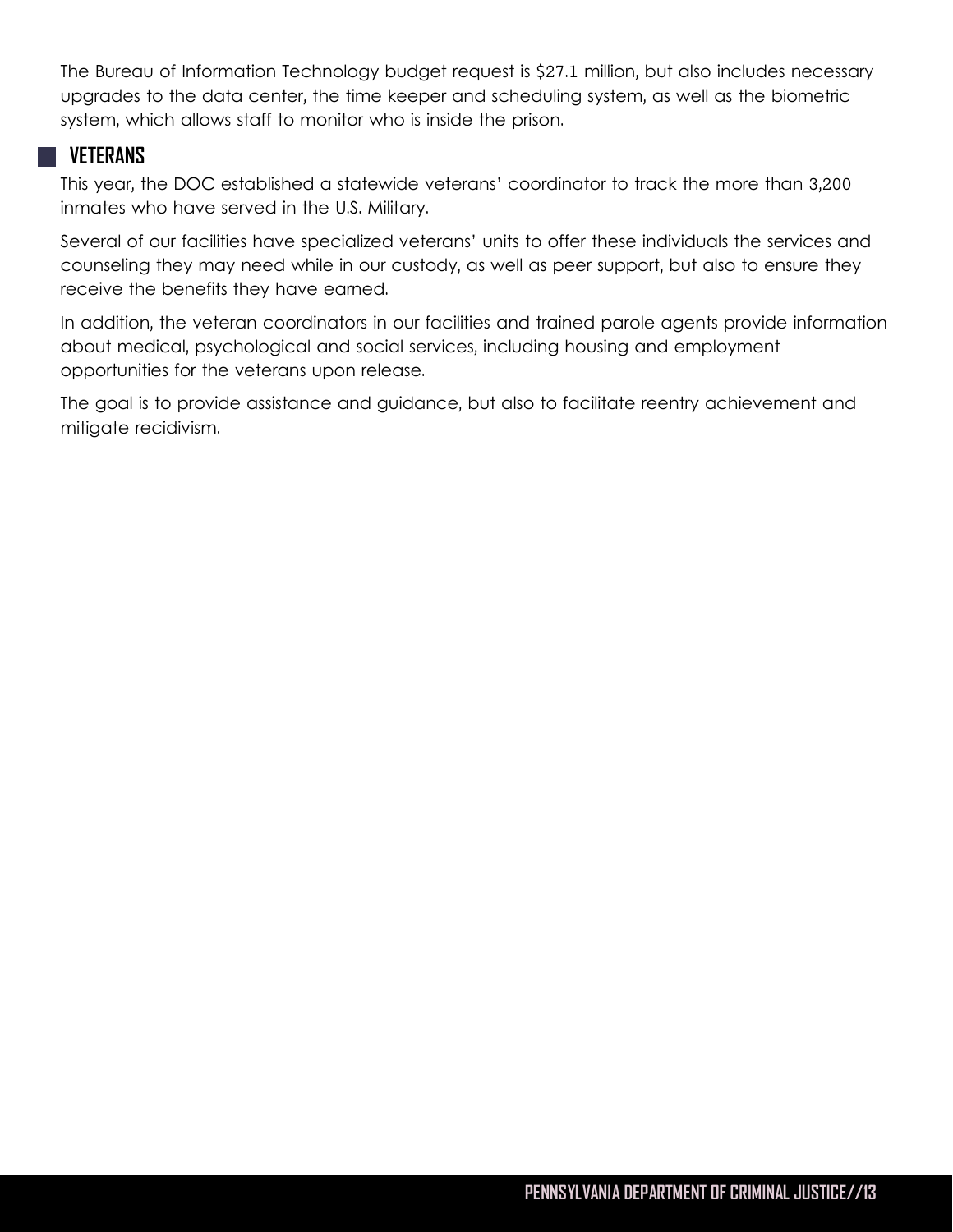## FUNDING AND COST SAVINGS

#### **CLOSING SCI PITTSBURGH**

The closing of SCI Pittsburgh will save the Commonwealth an estimated \$81 million. This does not include proceeds from the eventual sale of the riverfront property, located on the north side of Pittsburgh, which will be managed by the Department of General Services.

The DOC made the decision to close only SCI Pittsburgh to minimize the impact to the staff, economy, and community, while still achieving necessary cost savings.



Note: The above population/capacity numbers include total DDC population, including female inmates and community corrections/county jail inmates who are counted in DDC population.

The population reduction in recent years has resulted in more than 6,000 unused beds throughout the state prison. As such, we will be able to safely absorb the employees and 1,921 inmates at other existing state prisons.

This closure also impacts the regional office of the Bureau of Community Corrections and the Riverside Community Corrections Center – both of which operate out of the front building at SCI Pittsburgh. The regional office will be relocated, while the center will be closed.

In addition to the prison closure, the DOC plans to:

- Save as additional \$37 million by reducing the capacity of our state's halfway houses by 50 percent,
- Save approximately \$5 million with a 10 percent reduction in Central Office administrative staff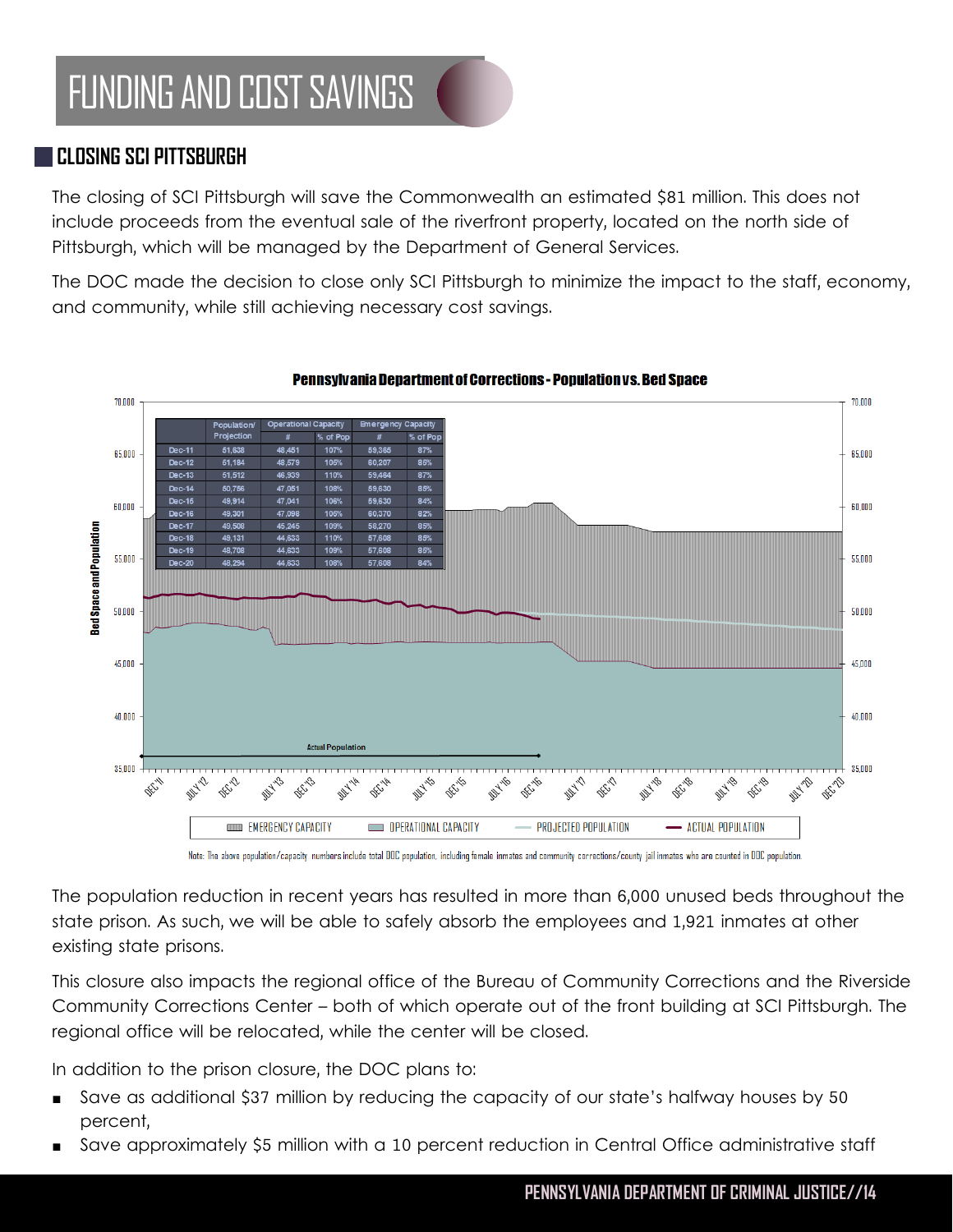- Save another \$7.3 million by reducing the number of inmates in county prisons.
- Through attrition and relocating the approximately 500 employees from SCI Pittsburgh at our other facilities, we expect to fill vacancies and reduce overtime costs by \$10 million and salaries by another \$5 million.

The DOC is aware of the legislature's concern for overtime spending, and justifiably so. Overtime in 2015-16 was just under \$100 million, which was very high due to fiscal constraints and complement controls. Due to a number of internal initiatives, overtime costs are now trending down and expected to drop to \$90 million by the end of the current fiscal year. Mandatory overtime has decreased in 2016-17, this year to date, to 6.6 percent overall.

vacancies and reduce overtime costs. For 2016-17 and continuing into 2017-18, an aggressive effort is being made to fill correctional officer

In addition, a statewide staffing analysis is currently being conducted to maximize daily operational efficiencies and determine the proper level of manpower needed at each facility. These initiatives are expected to save the state \$10 million in the next fiscal year in overtime savings and net personnel costs.

#### **GO-TIME AND OTHER COST SAVINGS**

During the last 10 years, the DOC has made numerous changes that have resulted in millions of dollars of annual savings, including: staffing efficiencies, renegotiation of program contracts, food savings, inmate transportation efficiencies, laundry and pharmacy savings and consolidation of specialized inmate medical treatment such as oncology, dialysis, mental health and hemophilia.

We are also aggressively managing our operating costs, making significant reductions in travel, training, housekeeping costs, heating costs, maintenance costs and other supplies.

Specifically, some of the savings initiatives include:

- The Special Pharmaceutical Benefits Program, which began in FY 2015-16 and allows the DOC to procure drugs at reduce prices through the federal program, continues to net increased savings. We estimate our cost avoidance at more than \$3.9 million for FY 2017-18.
- The DOC has also entered an agreement with the Department of Aging to enroll qualified inmates into the Pharmaceutical Assistance Contract for the Elderly (PACE) program. This has resulted in an annual savings of \$2.1 million for the Department as well as savings for the Commonwealth in additional rebates from the drug manufacturers.
- The DOC entered into a pilot program at SCI Dallas to reduce energy consumption in water and electric that is projected to save \$1.7 million in five years. The Guaranteed Energy Savings Act (GESA) provides an innovative financing technique that uses cost savings from reduced energy consumption to repay the cost of installing energy conservation measures, such as replacing existing interior and exterior lights with more efficient light emitting diode (LED) lighting.
- The DOC is evaluating the cost benefit of reducing the current round-the-clock presence of utility plant operators in select central utility plants using gas boilers and electric chillers. Since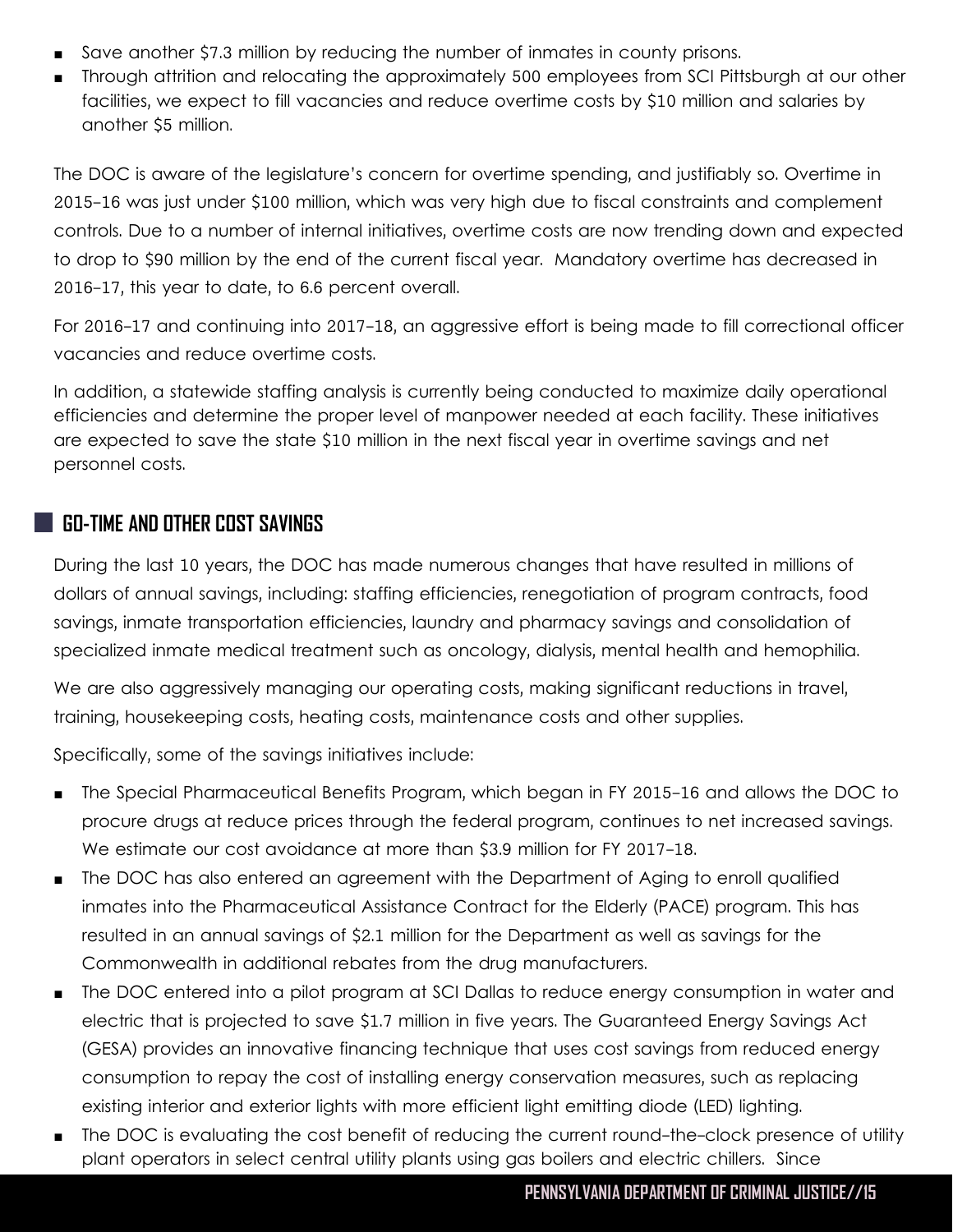technology is available to extend facility automated alarms and safety features, we are considering the risk management and regulation compliance if we reduced utility plant operators' hours at night and weekend shifts. The anticipated savings would be about \$1.2 million.

- The DOC signed a food procurement service contract with Aramark Correctional Industries, LLC. By contracting with a single Pennsylvania vendor, with much greater purchasing power and a state-of-the-art inventory management, the DOC estimates it will save at least \$8 million annually. In addition to supporting a Pennsylvania-based business and keeping those dollars in the Commonwealth, we are still able to maintain our staff-delivered food operations within our institutions, including educating inmates on food preparation, determining portions, uncompromised security and adhering to food regulations.
- $\blacksquare$  The DOC is in the process of implementing Correct Pac, the new housekeeping supplies<br>packaged by Correctional Industries. A pilot program has been underway at specific institutions ■ The DOC is in the process of implementing Correct Pac, the new housekeeping supplies for nearly six months, which includes extensive training to staff and inmates. The program also provides inmate employment in the packaging of the supplies. To date, there has been a savings of 30 percent, with an estimated \$4.5 million savings projected in FY17-18.
- The operational request also reflects a decreased cost in utilities primarily because of converting from heating oil to natural gas at several facilities. Natural gas pipelines have now been installed at the State Correctional Institutions at Camp Hill, Retreat, Dallas and Waymart, as well as the Training Academy.
- The DOC has initiated improvements to its Worker's Compensation Claim Management. Improvements are being made on claims reporting and oversight, accident investigations, improved safety measures and claims settlement. The DOC has reviewed all claims and made determinations to settle where fiscally sound. Approximately \$4.5 million was spent to reduce future claims obligations in excess of \$105 million. The DOC has saved future obligations in the amount of \$101 million from this initiative.

#### **BUREAU OF COMMUNITY CORRECTIONS**

The last step in the re-entry treatment is community corrections. The department operates its own community corrections centers as well as contracting with providers (group homes) for community placement of individuals to reintegrate them back into the community.

At the centers, individuals receive 24-hour supervision and can utilize counseling services while working or attending school. These centers provide programming reinforcement during the transition back into the community. The centers also offer alcohol and other drug treatment services, employment assistance, and specialized counseling for hard-to-place individuals.

Because of historically under-performing results of the community corrections system, the department has set a goal to reduce its group home beds by half for FY 2017-18. It is anticipated that this capacity reduction will generate savings of approximately \$37 million.

Working together will allow us to place more focus on the individual, tracking his progress, educational and vocational needs, as well as treatment services from the first day in prison until his last day on parole. It will create a long-term, continuity of care plan for each individual who comes into our system.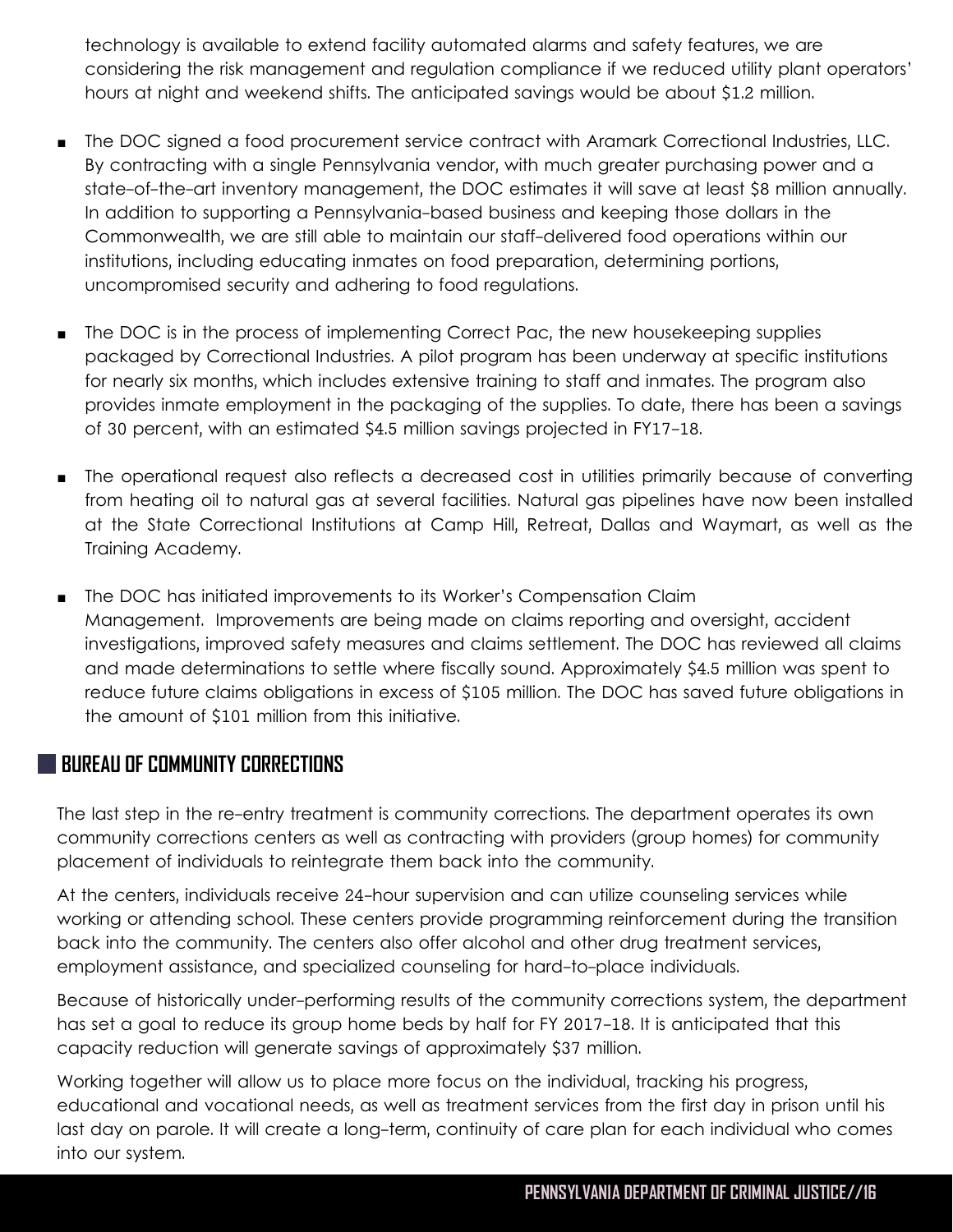#### **BOARD OF PROBATION AND PAROLE FIELD SUPERVISION**

By making our joint administrative efforts more efficient, the DOC and PBPP can improve communication with each other and channel our resources into community supervision. In addition to support services and basic needs such as medicine, housing and employment, we will work with paroled individuals to troubleshoot problems.

Convicted parole violators – reentrants that commit another crime – are returned to prison. That will not change.

What we propose to change is the management of technical parole violators – those persons who do not commit another crime, but still violate conditions of their release, such as a missed appointment, a failed urine test, failure to pay fines or not report a change in address. By responding immediately with a brief punishment, such as a week in a parole violation center or contracted county jail, inappropriate behavior is corrected before it elevates to the level of committing a new crime. This will give parole officers the tools, strategies and resources to hold reentrants accountable.

This model of parole supervision is based on a nationally recognized, evidence-based model known as the Swift, Certain, and Fair (SCF) approach. Several states, like Washington State and North Carolina, have adopted this model for supervising probationers and parolees. Washington State recently implemented an SCF supervision program among all state parolees, and a recent study found that they have had a 20 percent reduction in felony convictions and a 30 percent reduction in violent felony convictions among supervised parolees as a result of using this model. A recent cost-benefit analysis of the SCF supervision model finds that an agency can expect to save \$4 in improved outcomes for every \$1 spent on operating such a model. We expect that introducing this new model might conservatively save the Commonwealth \$4 million during the first year of use.

This 2017-18 budget submission underscores the creation of a newly established Department of Criminal Justice.

Under this framework, approximately 1,196 or more of the PBPP's complement would be transferred to the Department of Criminal Justice, leaving a residual number as board employees.

The nine members of the board, the hearing division, the Office of Board Secretary, and appropriate support staff would comprise the new independent agency with a budget request of \$13.2 million.

All other current functions of the agency would be transferred to the Department of Criminal Justice, including the board's institutional and field parole supervision staff, county probation services, interstate probation and parole service, administrative service, research and statistics.

Supervision in the community by field parole agents is a crucial part of the reentry process as individuals transition from prison to the community. Reentry is a process, not a program and it requires that field agents provide the tools necessary to help reentrants become law-abiding citizens. Field supervision is requesting a \$3.7 million increase in cost to carry funding for personnel funding.

The new structure will allow for enhanced parole decision making along with increase efficient, cost saving and improved public safety through streamlined reentry resources and services.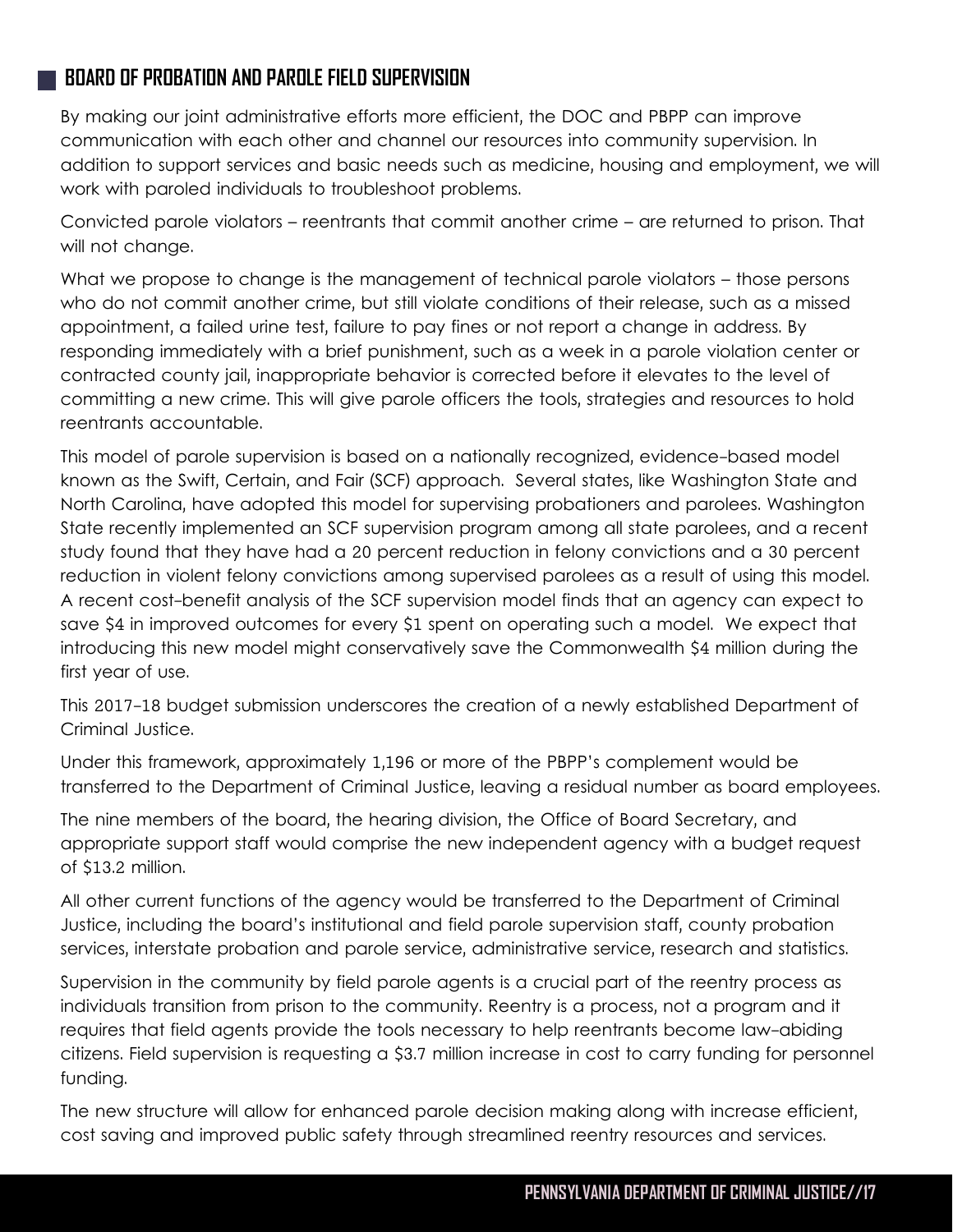#### **RECIDIVISM AND CRIME**

Recidivism is defined as the first instance of either re-arrest or re-incarceration to DOC custody within one year or three years after release from DOC custody.

During FY2015-16, recidivism rates increased slightly. Statistically speaking, these increases fall within a normal level of year-to-year variance experienced over the past 10 years, and thus does not represent a substantial increase.







year recidivism rate has dropped back down by 3.5 percent.

Pennsylvania crime rates remain low as well. In 2015 (the latest official crime statistics available), violent crime remained essentially the same as in 2014, while property and drug crimes both decreased. The crime rate in Pennsylvania is lower today than it was in 1970. While the DOC inmate population dropped by 2.5 percent from 2013 to 2015, the Pennsylvania crime rate dropped by 4

First, a larger number of technical parole violators who have not committed new crimes have been returned to DOC custody. Even though many of these technical parole violators are not returned to a State Corrections Institution (SCI), they are being returned to other secure confinement settings like Parole Violator Centers (PVCs).

Second, as a result of the heroin/opioid epidemic, a larger percent of parole violators were returned to the department's custody after testing positive for heroin use.

Third, as more low risk individuals are effectively managed outside of prison, the department's remaining population is comprised of increasingly higher risk individuals, meaning that they have higher recidivism rates. Even so, recidivism rates for state prison-only releases declined in FY2015-16. This highlights some of the challenges in community corrections that DOC and PBPP are working together to address.

Despite this slight uptick in recidivism rates in FY2015- 16, projections for FY2016-17 indicate that the 3-



#### **PENNSYLVANIA DEPARTMENT OF CRIMINAL JUSTICE//18**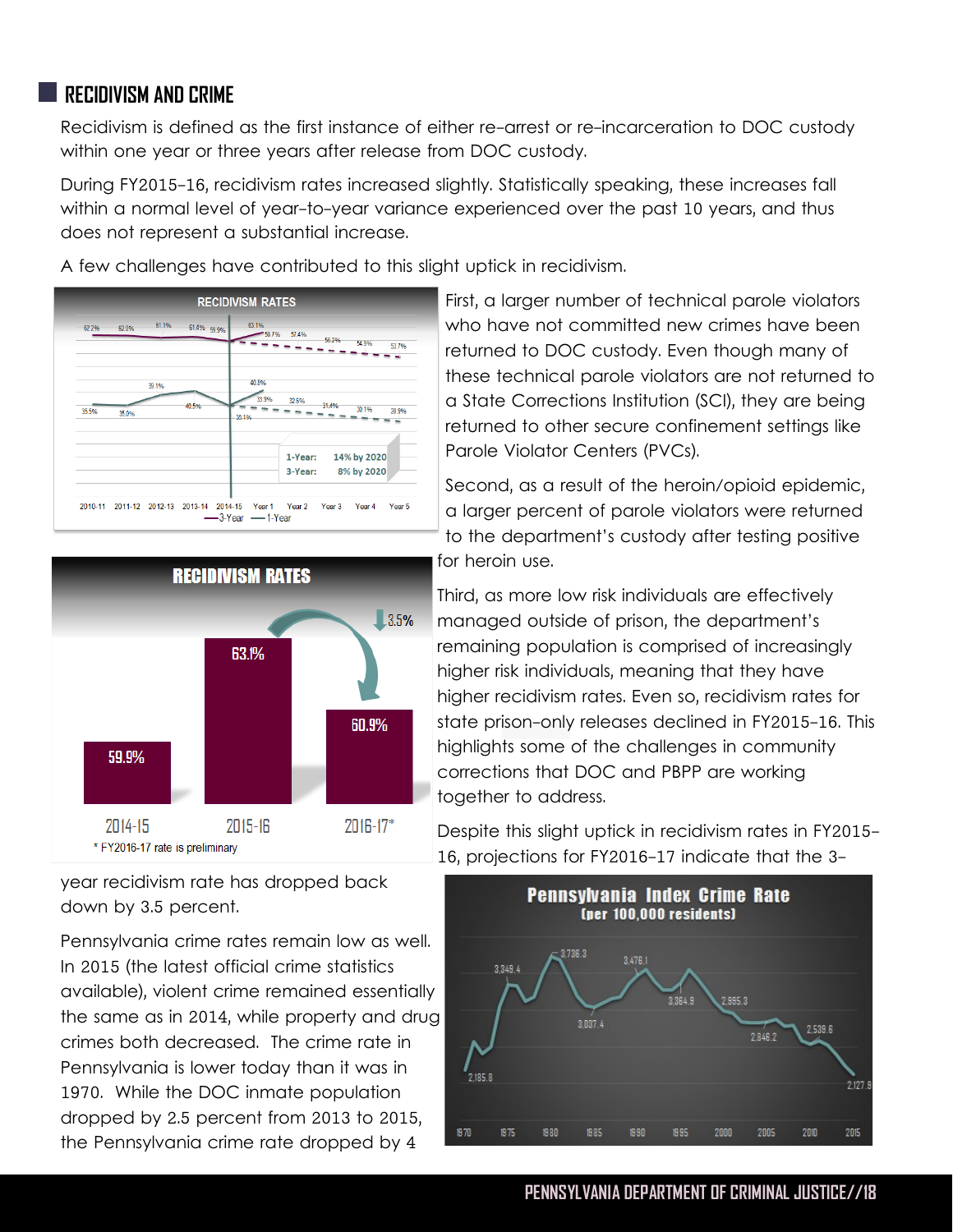percent during the same time. A recent analysis shows that from 2010 to 2015, the Pennsylvania counties with the largest state prison population reduction showed a crime drop of 10 percent, whereas counties where the state prison population increased only showed a crime drop of 1 percent.

#### **ASSAULTS IN PRISON**

In 2016, assaults on staff were down more than 11 percent and major assaults were down 3 percent. The assault rate on staff in 2016 was nearly half of what it was in 1996 (49 percent), and the major assault rate on staff in 2016 was 29 percent lower than it was in 1996. Although overall inmate on inmate assaults were up slightly last year, major assaults on inmates were 29 percent lower in 2016.

Compared to 22 other states, Pennsylvania has the fifth lowest assault rate, and 75 percent less assaults than in our neighboring state of Ohio. Our



prisons in Pennsylvania are safer today than they have been in our past and are comparatively safer than prison systems in many other states.



#### **REDUCING THE RESTRICTIVE HOUSING POPULATION**

In 2015, the department convened a large group of more than 200 DOC staff of all different job classifications, with the dual goals of reducing the use of solitary confinement and also reducing inprison violence. The department joined forces with a group called BetaGov to assist in this effort.

BetaGov is a nonprofit organization based out of New York University, promoting innovation in government agencies and using rapid, practitioner-led experiments to quickly determine if ideas are effective.